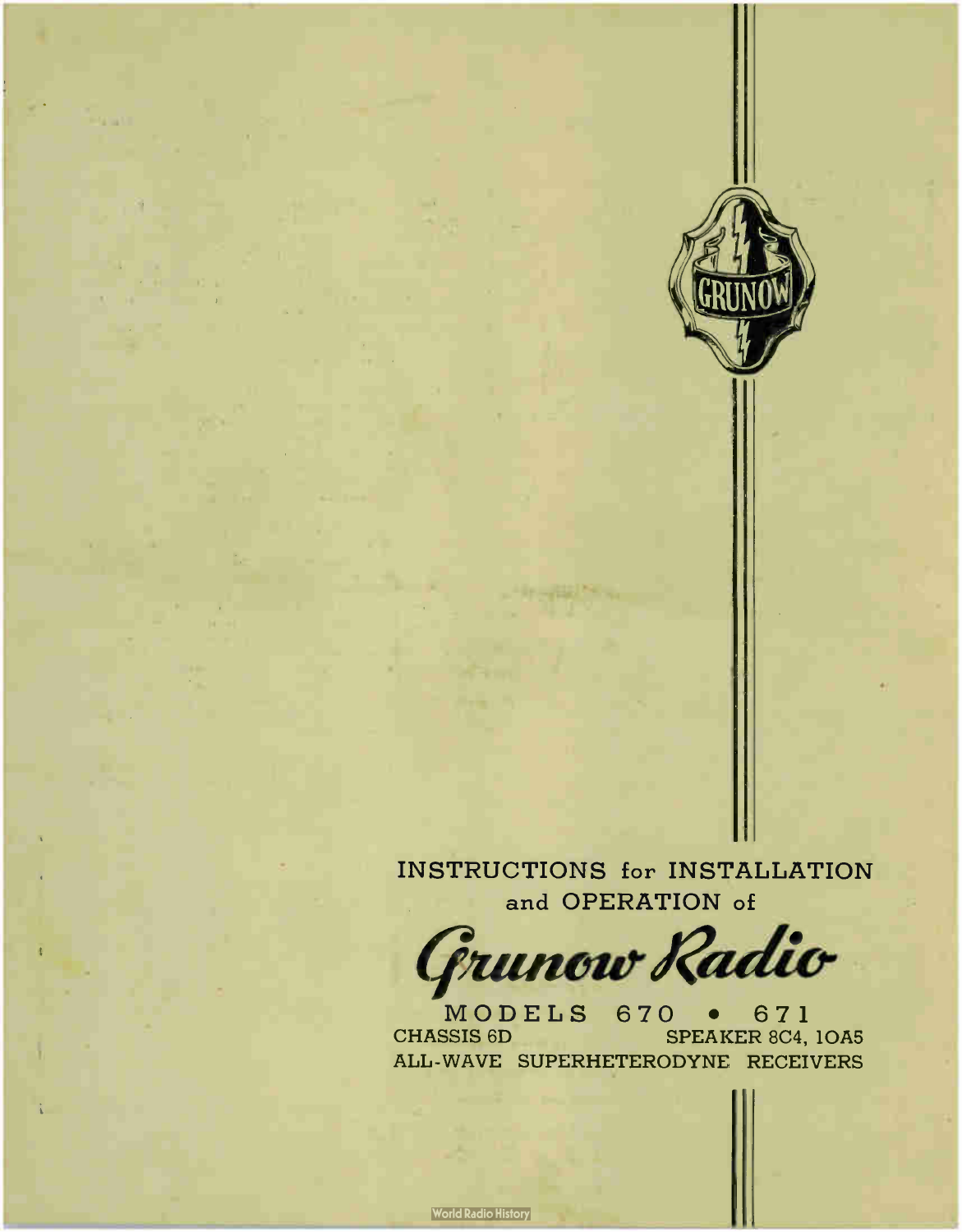## **INTRODUCTION**



Fig. 1

This receiver, which makes use of Grunow Chassis type 6D is a highly efficient six tube model, utilizing the Super-Heterodyne circuit. It is designed for operation on voltages between ros and 12\_5 volts-5o to 6o cycles. If there is any doubt as to the rating of your power supply consult your Gruncw dealer or the local power company before endeavering to operate your receiver. This model is also obtainable for operation on power supplies of 105 to  $125$  volts-25 to 50 cycles A. C. in localities having this type of power service.

Provision is mcde in this receiver for operation not only in the broadcast range of 55o to rsoo K.C. but also in the shortwave bands. The total frequency range of the receiver is from  $550$  to  $21,700$  Kilocycles or approximately 55o to 14 meters. Owing to the wide range of frequencies covered by the receiver, the tuning range is divided into four ranges or divisions. Any one of these ranges may be instantly selected by turning the Range Switch Knob located on the front panel.

Through the use of recently developed tubes performance equal to that of an ordinary nine tube receiver is obtained from the six tubes used in this model. Automatic Volume Control is incorporated which aids in preventing fading of reception from comparatively distant stations and blasting from local stations. Superior reproduction is assured by the use of an electro-dynamic speaker. Tone Control is incorporated so that the ratio of high and low note reproduction may be adjusted to suit the individual taste.

#### $\bullet$  INSTALLATION

Preliminary. After unpacking the receiver remove the packing material used to protect the tubes during shipment. Loosen the four mounting bolts at the corners of the chassis beneath the shelf until the rubber washers may be turned readily, and remove the wooden shipping blocks beneath the ends of the chassis. Then refer to Fig. r which shows the location of the tubes and be sure that they are firmly inserted in their proper sockets and that the grid leads are connected to the top contacts of the  $75$ , 6A7 and 6D6 tubes as shown in the figure.

Location. The receiver should be located so that its power cord is within reach of an electrical outlet or lamp socket of the proper rating. Also, to avoid running the antenna and ground leads around the room any further than necessary the receiver should be located close to the point at which these leads enter.

Antenna and Ground. This receiver has been designed to operate in conjunction with the Grunow All-Wave Antenna. To assure that the remarkable results, of which the receiver is capable, are obtained it should<br>only be used with this an<sup>.</sup> mna. This is a special antenna system designed to give best results on all frequencies and to provide maximum pickup of station signals while reducing the effects of static or local interference to a minimum. Complete instructions covering the installation of the Grunow All-Wave Antenna accompany each Grunow All-Wave Antenna Package.

The connections from the Grunow All-Wave Antenna and ground are made to the terminal board on the rear of the receiver chassis as shown in Fig. 2A. The link on the terminal board is thrown to the left connecting together terminals \J \ and \ ANT. Extreme care must be taken that none of the fine strands of the wire connected b? neath the screws fray out so as to touch one of the other screws as this would cause the receiver to be inoperative.

If, for any reason, it is impossible to make use of the Grunow All-Wave Antenna System a single wire antenna of the type usually used for broadcast reception will be fairly satisfactory, provided it is carefully installed. The antenna should have a length of approximately roo ft., including lead-in, and should be erected as high as possible and in a location where it will not be shielded by nearby buildings or trees. The antenna should be carefully insulated at each end and under no circumstances should a shielded lead-in be used. If necessary to erect the antenna close to a power line it should be located at right angles rather than parallel to the line. An indoor antenna will in general not give very satisfactory results on short wave reception.

The proper connections to the terminal board and the location of the link when using this type of antenna are shown in Fig.  $2B$ .

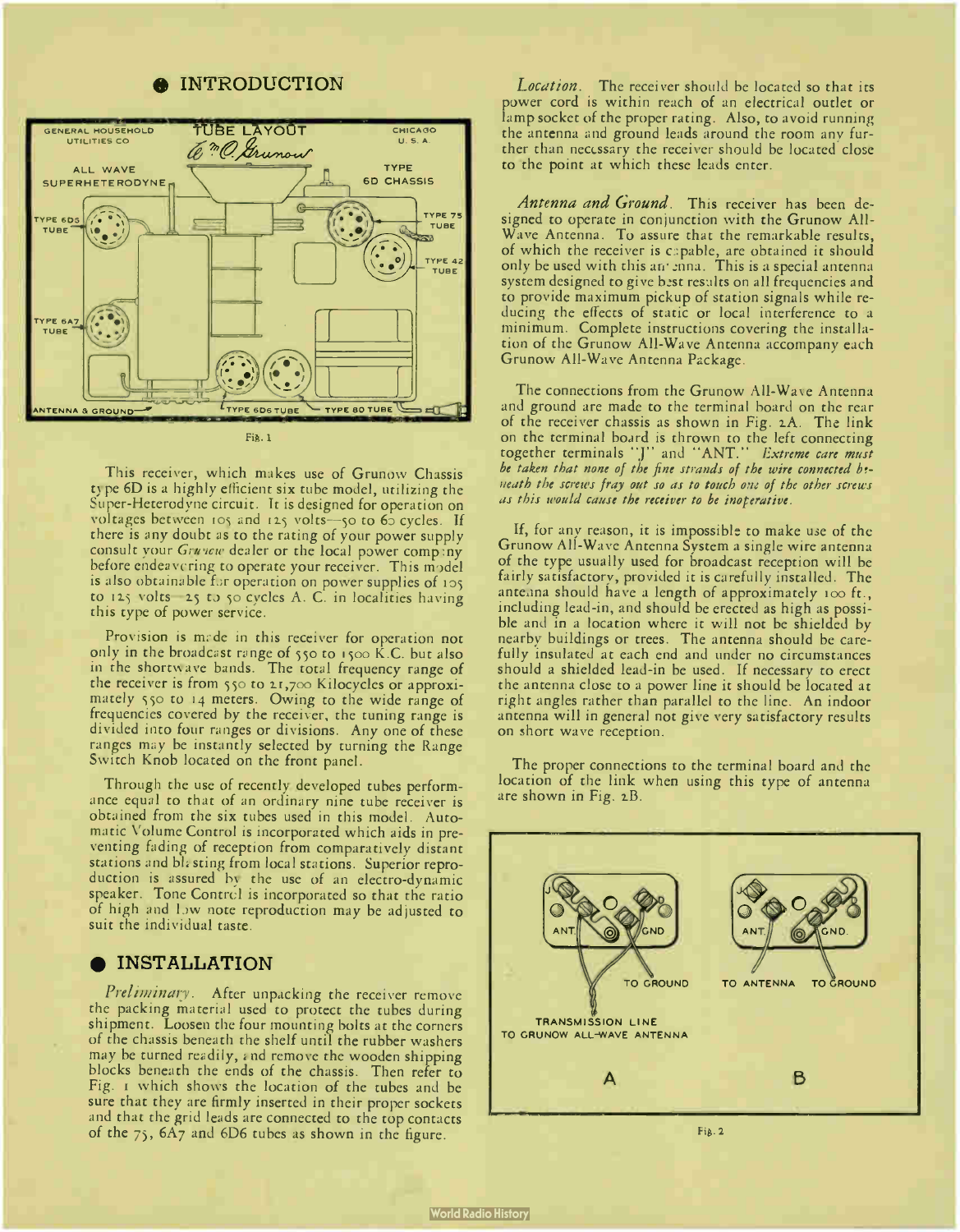It is important that a good ground connection be used. As a general rule, water pipes make good grounds. The ground lead should be connected by means of an approved ground clamp to a section of the pipe that has been scraped and cleaned to insure a good electrical connection. If a water pipe is not available, a pipe or metal rod may be driven into the ground to a depth of several feet.

### • DESCRIPTION

It is recommended that before attempting to operate the receiver the user familiarize himself thoroughly with the following paragraphs which describe the functions of the receiver controls. The controls are four in number, all located on the front panel as shown in Fig. 3.

Volume Control. This control serves to vary the volume of reproduction as desired.

Station Selector. By means of this control the receiver is tuned to stations which operate in the frequency ranges indicated by the four dial scales. The tuning range of this receiver is divided into four ranges or divisions because of the wide frequency range covered.

The receiver is provided with a high ratio or slow speed tuning drive which is essential for the careful tuning necessary in picking up short wave signals.

Range Switch. The frequency range in which the receiver is to be operated is controlled by this switch. The letters  $A$ ,  $B$ ,  $C$ , and  $D$  appearing on the front panel of the receiver refer to the  $\tilde{A}$ ,  $B$ ,  $\tilde{C}$  and  $D$ Dial Scales. The frequency range in which the receiver may be operated is indicated by the dial scale corresponding to the letter to which the dot on the range switch knob points.

Tone Control. The Tone Control is an arrangement for controlling the degree of reproduction of the higher audio frequency notes. Turning this knob clockwise brings out the higher notes and turning it counterclockwise emphasizes the lower notes.

For best voice reproduction it is advisable to have the Tone Control turned in a clockwise direction, bringing out the high notes. When listening to orchestra music it will probably be best to turn the Tone Control in a counter-clockwise direction, softening the higher notes slightly.

The Tone Control also incorporates the "On-Off" Switch. When first turned in a clockwise direction it actuates the switch, turning the receiver "On." Further rotation in the same direction increases the ratio of high note reproduction.

Receiver Dial. The dial chart of this receiver has printed upon it four different scales corresponding to the four frequency ranges in which the receiver may be operated. These scales are calibrated directly in frequencies, the "A" and "B" scales in Kilocycles and the "C" and "D" scales in megacycles (one Megacycle is equal to  $1, \circ \circ \circ$  Kilocycles). The  $\Lambda$  -frequency range is from 550 to 1600 Kilocycles in which will be received the standard broadcasting stations operating in the United States and adjoining countries. The "B" frequency range is from 1600 to 45co Kilocycles in which range will be heard police stations, airplane stations and

numerous amateur stations. In the "C" frequency range, which covers from 4.5 to 12.8 Megacycles, the short wave broadcasting stations which come in best after dark will be received. The "D" frequency range is from  $10.0$ to 21.8 Megacycles. This range includes the short wave stations which give best daytime reception.

The frequency calibration of the dial scales makes for ease in locating stations whose operating frequency is known, as the Station Selector may be adjusted so that the dial pointer turns slowly back and forth over the station frequency mark on the dial scale. The desired station will be received provided it is operating at the time and receiving conditions are favorable.

The locations on the dial where the majority of short wave stations using phone transmission may be tuned in are indicated by shaded sections with accompanying designations, such as " i6M - for the 16 Meter band, 19M - for the 19 Meter band, etc. The classes of service indicated by the shaded sections on the dial are as listed below:

| Approx, freq. Class of Service                                                                                                                                            | Approx. freq. Class of Service                                                                                                                                  |
|---------------------------------------------------------------------------------------------------------------------------------------------------------------------------|-----------------------------------------------------------------------------------------------------------------------------------------------------------------|
| on dial                                                                                                                                                                   | on dial                                                                                                                                                         |
| 1700 KC<br>Police<br><b>Amateur Phone</b><br>2000 KC<br>2400 KC<br>Police<br>Amateur Phone<br>4000 KC<br>Shortwaye Broadcast<br>$6.0$ MC<br>8.0 MC<br>Shortwave Broadcast | 10 MC<br><b>Shortwave Broadcast</b><br>12 MC<br>Shortwave Broadcast<br>14 MC<br>Amateur Phone<br>18 MC<br>Shortwaye Broadcast<br>$21$ MC<br>Shortwave Broadcast |

### **• SHORT WAVES**

Short waves open up for the listener a new and varied field of radio reception. No longer is he limited in choice to programs originating from stations located in the same or adjoining countries but can obtain enjoyable radio programs from all parts of the world. Short waves are again furnishing the thrill that came in the early days of broadcasting upon receiving a distant station, but this time on a world wide scale.

However, short waves have peculiarities and skill is required in the operation of a short wave receiver in order to obtain the world wide reception which may be had. For this reason, read carefully the next sections of this booklet which describe thoroughly the operation of the receiver and which give valuable suggestions regarding short wave reception. When these sections are thoroughly understood, tuning of short wave stations will be practically as simple a procedure as that of tuning present day broadcasting stations.



Fis. 3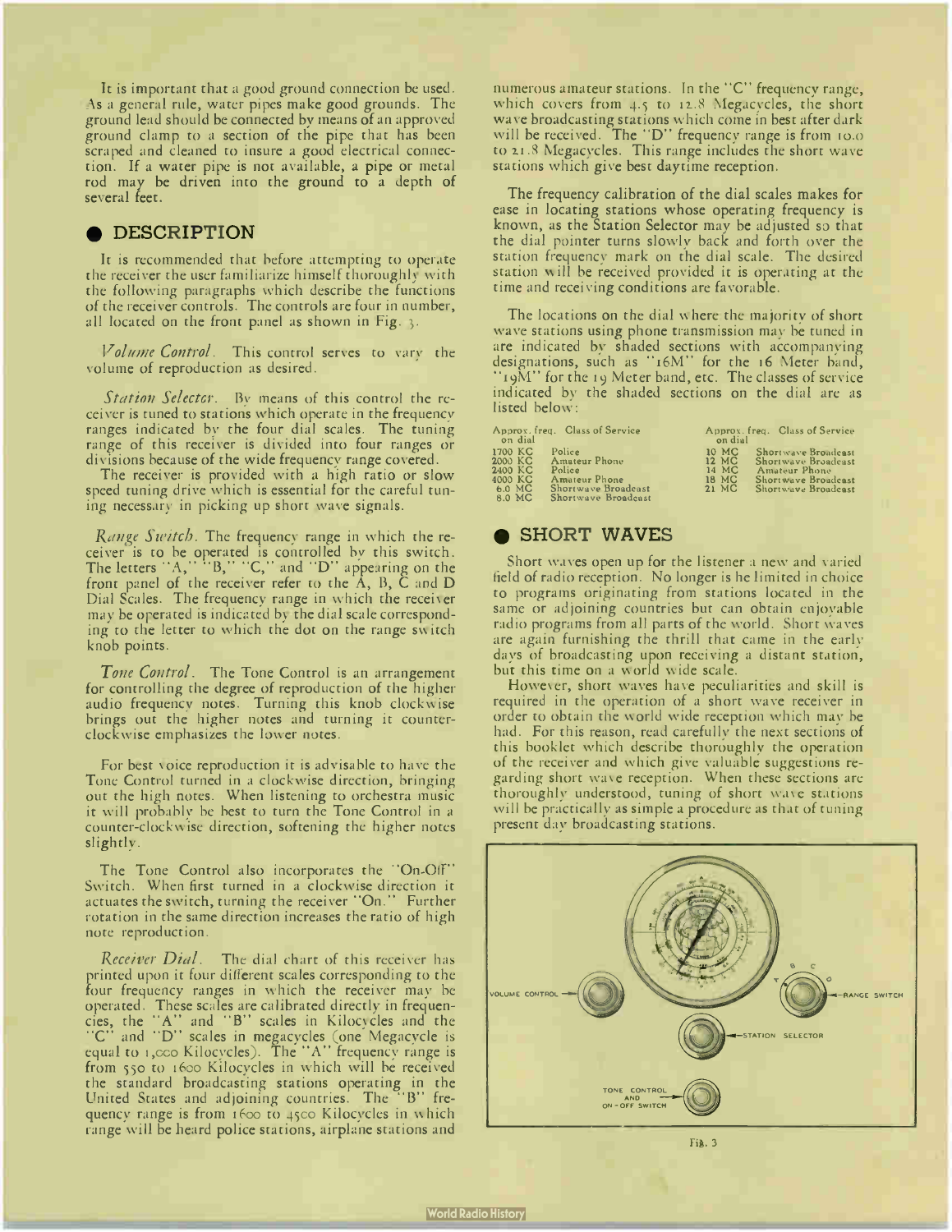## **OPERATION**

1. Preliminary. Apply power by inserting the plug connector at the end of the power cord into an electrical outlet and then turn the Tone Control knob clockwise from the "Off" position of the switch. A click will be heard and the pilot lamps will illuminate the dial indicating that power is applied to the receiver. Allow approximately thirty seconds for the tubes to heat to operating temperature. Then advance the Volume Control fully and set the Range Switch for operation in the desired frequency range. It is recommended that the user become thoroughly familiar with the operation of the receiver in the Broadcast or " A" frequency range before attempting reception of short wave stations.

Broadcast Tuning. Rotate the Station Selector Knob slowly until some station is heard, and then decrease the volume to somewhat below the desired intensity. Then adjust the Station Selector Knob until the signal is tuned in at its clearest and strongest point. The volume control may then be readjusted to give the desired intensity of reproduction. Other stations which are operating may be tuned in similarly.

3. S*hort* Wave Tuning. The essential difference between Broadcast and Short Wave tuning lies in the extreme care which must be taken when tuning for short wave stations. It is extremely necessary that the Station Selector Knob be turned very slowly when tuning for these stations, as it is possible to pass over a short wave station without knowing that it is there if the Station Selector Knob is turned too fast.

On Pages 6 and  $\frac{1}{7}$  is a large illustration of the *Grunow* dial with an accompanying tabulation of the principal short wave stations of the world, segregated as to the Wavelength band in which they operate. These are the stations which may most readily be picked up and it will be noted that the sections of the dial in which the stations will be received are indicated. The portion of the dial in which to tune your receiver is determined to a great extent by the time of day. In the morning best reception will be obtained in the 14, 16 and 19 Meter bands, in the afternoon on the 19, 25 and 31 Meter bands, and at night on the  $25$ ,  $31$ ,  $39$  and  $49$  Meter bands.

Turn the Range Switch Knob so that the dot points to the letter on the panel corresponding to the letter on the dial scale indicating the range in which the receiver is to be operated, this range having been determined by the time of day. If, for example, it is about four o'clock in the afternoon, Eistern Standard Time, best reception will probably be obtained in the 15 Meter band and the range switch should be set at  $\mathbb C$  . Then rotate the Station Selector Knob very slowly so that the Dial Pointer moves across the portion of the U Scale marked "25M". If a station is operating its presence will be denoted by the characteristic " hiss" or " swishing" is sound which indicates the presence of the station carrier wave. Carefully adjust the Station Selector Knob until the station is being received at its clearest and strongest point, and then adjust the Volume Control to give the desired volume of reproduction. If the characteristic carrier wave " hiss" is heard but no voice or music is in evidence do not immediately assume that something is wrong. Many short wave stations allow a considerable length of time to elapse between numbers on their programs and it may be that the station has been tuned in during one of these silent intervals.

In the same way, the other bands indicated on the dial may be explored keeping in m'nd that reception in different bands will be had at different times of the day. Some stations operate in portions of the dial not covered by any particular wavelength band and may sometimes be picked up with very good results. A complete list containing many stations not shown in Fig. 4 is given in the back of this booklet and as you become more familiar with the operation of your Grunow receiver you may try tuning for some of these.

Radio Telegraph Reception. Many amateur and commercial stations transmit sign ils using the Morse Code. Certain of these signals may be readily received on this receiver, and will be heard as an interrupted musical note. For users who are interested in tr mscribing these messages the International Morse Code is given in this instruction book immediately preceding the list of short wave stations.

5. When through operating the receiver turn off the power by rotating the Tone Control counter-clockwise until the click of the power switch is heard and the pilot lamps go out.

## **• SUGGESTIONS FOR SHORT** WAVE RECEPTION

The Grange All-Wave Receiver is capable of receiving any radio signal that is available. This includes American, Mexican and Canadian regular broadcasting stations, short-wave broadcasting stations, ship stations, aircraft and airport stations, amateur stations, transoceanic radiotelephone stations and experimental stations in all parts of the world. This does not mean, however, that any one or all of these stations can be received at any hour of the day or night. Short waves have their peculiarities and many different things enter into the story. Of greatest importance are two things— Time of the day and Wavelength or frequency. In addition, these things vary with the change of seasons of the year. One broadcasting station on a certain wavelength or frequency which can be received regularly during the summer months may not be as reliable during the winter months.

There are several experimental broadcasting stations on the air on a wavelength of about 14 meters, but these stations are operated at irregular periods and they maintain no regular schedule of operation. Stations on the 14-meter wavelength would be heard during the daylight hours, especially during the morning and perhaps as late as noon, Eastern Standard Time. Likewise, stations operating on 16 meters and 19 meters would be better during the morning hours and early in the afternoon, in most cases. Seldom are the 15-meter stations heard before the middle of the afternoon, and these signals increase later in the day, particularly during the summer and early fall months. At times, the  $2_5$ -meter wavelength will give good reception as late as eight or ten o'clock at night. Again, at other times, reception on this wavelength will be unsatisfactory.

The 3i-meter wavelength is an early evening and night wave. Under freakish conditions, this wavelength may get across the Atlantic Ocean during the day, but seldom is this the case. On the other hand, the 31-meter wavelength will bring in the Australian short-wave broadcasting st ations in the very early hours of the morning. At times the Australian station, VK3ME can be heard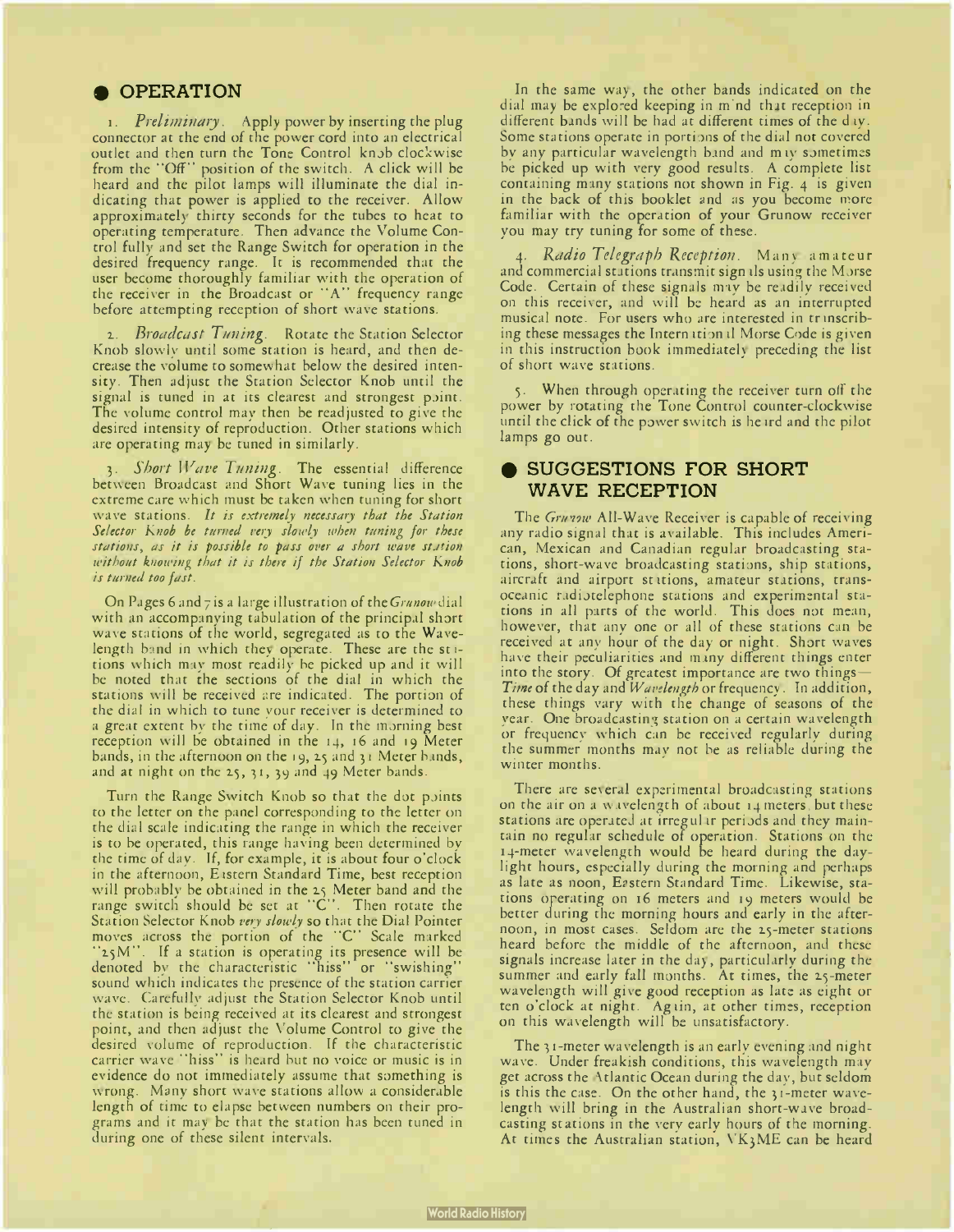gal uses a bugle call; the Mexican station uses three short cuckoo calls.

The Grunow dial on pages 6 and 7 which list the calls and locations of stations is given as a guide to aid you in knowing where to find stations. It cannot be absolutely accurate because many short-wave broadcasting stations do not hold to regular daily periods of broadcasting. The dial guide gives you the call letters of the stations and the wave-length range most generally used when the station is on the air. It is not to be misconstrued as indicating that all of the stations listed may be received at any time.

Once you become familiar with the various stations you will be able to find the station you want because you will know the wavelength range in which to tune and when to tune for the station. Always tune slowly and carefully.

The English and German short-wave broadcasting stations use directive beam antennas at the transmitting stations. When they want to direct a broadcast program over great distances, the directive beam antenna is used. When the beam, for example, is directed toward South Africa, reception of that particular station in the United States is very poor. But, when they use the directive beam antenna for North America, reception is considerably better, although this does not always mean perfect reception from that station. The beam antenna directs the radio wave in one direction just the same as a flashlight directs a beam of light in one direction. Many of the short-wave signals actually go all the way around the world. Radio waves travel at a rate of speed of 186,000 miles a second, therefore it takes only about one-seventh of a second for a wave to go completely around the world—half way around in one-fourteenth part of a second.

The tubes in the receiver should be checked occasionally, either by taking them out and having them tested by your *Grunow* dealer or by obtaining a new set of tubes, inserting them in the set one at a time, noting any difference in the performance.

Fading, which is often very pronounced on the short waves is believed to be caused by changing atmospheric conditions during the different seasons of the year. Short-wave fading usually is more rapid than fading on the broadcast range. Sunlight also is believed to have an influence on short waves as does the barometric pressure and the phases of the moon. Static, in most cases, is less than on the regular broadcast wavelengths; the shorter the wavelength, the less the static.

Tubes. Inspect tubes to see if they are all lighted, in the correct sockets and firmly inserted in the sockets. Make sure that the grid caps are in place on the tops of the  $75$ ,  $6A7$  and  $6D5$  tubes.

If the above three tests do not reveal the source of the trouble, turn the Volume Control Knob to the "Off" position and get in touch with your *Grunow* Dealer.

Man-made interference, however, is worse on the short waves. Street car motors, flashing signs and other electrical appli in zes cluse interference. Automobile ignition interference is mach worse on the short waves. Some automobiles cause no interference at all and others can be heard several hundred feet away from the receiver. In all cases, install your shortwave antenna in the best possible location. It may be that your location makes it very difficult to receive any but the most powerful short-wave broadcasting stations, yet your regular broadcast reception may be perfect. Interference may be caused by electric fans, oil burners, heating pads, irons, washing machines and refrigerators. Much of this interference can be filtered out, but it should be done by a skilled radio service expert.

Since short wave station schedules are subject to frequent changes, the accuracy of this Station List cannot be guaranteed.

The letters " $de''$  ( $\ldots$ ) mean "from" and are followed by the call letters of the transmitting station.

**World Radio History** 

For a complete list of every available station, we suggest the WORLD SHORT-WAVE RADIOPHONE TRANSMITTERS—published by the Department of Commerce, Washington, D. C. This list of 96 pages contains the call letters, wavelength and frequency of about 1,400 short-wave stations. They are listed by the country and by the wavelength and frequency. Included

in the book are two maps—one a time chart for time in every part of the world, and the other a distance chart. This complete list costs 25c, and can be obtained at the above address, or at your local branch of the Department of Commerce.

## e MAINTENANCE

Periodic inspection of the antenna and ground system is recommecded to be sure that all joints are clean and tight, and that the antenna is well insulated from the ground at all points.

## e IN CASE OF TROUBLE

Power Supply. Be sure there is power at the electrical outlet in which the connector plug is inserted and that it is of the correct rating for this receiver.

> Why is this the case today? Because modern types of short-wave receivers have reached a higher stage of development than ever before. They are equipped with automatic volume control—so necessary for good shortwave reception. Coil designs have been improved materially—the coils really are low in losses. Tubes have been improved in sensitivity and the whole technical aspect of radio has been advanced over what it was even a year ago. At the short-wave broadcasting stations, likewise, equipment has been made much more efficient and the power of many of these stations has been increased five and ten times. These stations also operate more hours daily than they did a year ago.

> As mentioned previously, you cannot receive any station in any part of the world just when you want to receive it. There are other stations which can be heard at practically any time of the day. Consult the dial and station chart. The aircraft stations during the daylight hours can be heard between  $4.2$  megacycles  $(4,200 \text{ kilo-}$  $\csc$  cycles) and 5.6 megacycles  $(5,600 \text{ kilocycles})$ . The night

Antenna and Ground. Check the antenna and ground to make sure that all connections are clean and tight, that the antenna is well insulated from ground at all points and that antenna and ground leads are properly connected to the chassis.

frequency is  $2,300$  kilocycles to  $3,500$  kilocycles. The amateur radiotelephones can be heard between 1,800 and  $2,000$  kilocycles;  $3,900$  and  $4,000$  kilocycles and  $14,250$ and 14,400 kilocycles. For long distance daylight communication across the United States and for communication with foreign radio amateurs, they use 14,140 to 14,400 kilocycles. At night, the 3,900 to 4,000-kilocycle range is used for communication throughout the United States for long distances. For shorter distances, the amateurs use 1,800 to 1,000 kilocycles although this frequency does give coast-to-coast communication at favorable times. The police broadcasts come in on two ranges,  $1,650$  to  $1,712$  and  $2,400$  to  $2,500$  kilocycles. The complete list of police broadcast stations is listed alphabetically by call letters. The ship-to-shore stations use the following frequencies: 4,100 to 4,410 kilocycles; 8,102. to 8,843; 12,346 to 13,335 and 16,420 to 17,800. Not all of these frequencies are used at the same time. The frequency used is that which provides satisfactory communication for the distance between ship and shore, and the time of day.

A list of the principal short wave stations now operating is given on the following pages for the convenience of the listener. The frequency and wave length of each station is given in Megicycles and Meters respectively, and its location on the dial can be found by comparing its frequency in Megacylces with the receiver dial. It should, of course, be borne in mind that the proper band or range must be selected on the dial and on the range switch.

Another important factor to consider is the time and the difference of time in all parts of the world. When it is seven o'clock in the evening in New York, it is midnight in London, six o'clock in Chicago, five o'clock in Denver, four o'clock in San Francisco, and one-thirty in the afternoon at Honolulu, etc. When you look at the scheduled time of the broadcasting stations, be sure you change the time to correspond to your local time, so that you will be listening at the right hour. The time shown in this instruction book is Eastern Standard Time.

In tuning for short-wave stations, tune slowly and carefully and go over the band several times. You can easily pass by a short-wave station if it is not actually broadcasting right at the time you happen to be tuning. Most of the foreign stations operate to meet their requirements, and since these stations use no paid advertising programs, they are not required to make station announcements every fifteen-minute period. Very often you may hear a station for long periods of time before a station announcement is made. A good example is the London station at Daventry, England which comes on the air at midnight in London (seven o'clock, P.M., in New York). Several minutes before seven o'clock, you can hear the musical tone signal on the  $25$ -meter and  $31$ meter wavelengths—there is no announcement of any kind. Promptly at midnight (London) you can hear Big Ben strike twelve times. Then the ann inncer usually says, "This is London calling—on GSD, 'D' for Daventry on 25.5 meters and GSC, 'C' for Corporation on 31.3 meters—Good evening everybody—Our program commences immediately." Perhaps there may be no further announcements for a half-hour or even an hour. This would be GSD on 11,750 kilocycles ( 15 meters) and right next to GSD you find the German station, DJD on 11,760 kilocycles. The same program which is broadcast on GSD also is broadcast over GSC on 31 meters (9,580 kilocycles). There may be days when the  $25$ meter station is better than the 31-meter station and vice versa. When the German stations are on the air but not broadcasting, they use an interval signal. This interval signal consists of eight notes—try them on your piano in the C scale. They are played in this order: CFFGG A G F. Several short-wave broadcasting stations use signals for identification. CT1AA, at Portu-

## INTERNATIONAL MORSE CODE

| $A_{1} =$ $H_{2} =$ $O_{2} =$ $V_{3} =$<br>$B = \cdots$ $I = \cdots$ $P = \cdots$ W $\cdots$<br>$C = -1$ $\frac{1}{2}$ $\frac{1}{2}$ $\frac{1}{2}$ $\frac{1}{2}$ $\frac{1}{2}$ $\frac{1}{2}$ $\frac{1}{2}$ $\frac{1}{2}$ $\frac{1}{2}$ $\frac{1}{2}$ $\frac{1}{2}$ $\frac{1}{2}$ $\frac{1}{2}$ $\frac{1}{2}$ $\frac{1}{2}$ $\frac{1}{2}$ $\frac{1}{2}$ $\frac{1}{2}$ $\frac{1}{2}$ $\frac{1}{2}$ $\frac{1}{2}$ $\frac{$<br>$D_-\ldots$ K $_{-1}$<br>$E$ . $L$ $S$ $Z$<br>$F \cdot \cdot = \cdot$ $M =  T =$<br>$G_{--}$ $N_{-}$ $U_{+}$ | $R \cdot - \cdot Y - \cdot -$ |             |
|-----------------------------------------------------------------------------------------------------------------------------------------------------------------------------------------------------------------------------------------------------------------------------------------------------------------------------------------------------------------------------------------------------------------------------------------------------------------------------------------------------------------------------------------|-------------------------------|-------------|
| $1.$ $1 - - - -  5.$ $1 - 1$<br>2. $-$ 6. $-$ 0. $-$ - - - -<br>4. _ _ _ _ S. ____                                                                                                                                                                                                                                                                                                                                                                                                                                                      |                               | $9 - - - -$ |

as late as seven or eight o'clock in the morning. Japan, JVM, on 28.92 ir e ers (10,375 kilocycles) can be heard very often as late as seven o'clock in the morning. For night reception, the 39-meter and the 49-meter wavelengths are the ones to use, especially for reception from the South American stations. The 39-meter wavelength is used by fewer stations with irregular periods of broadcasting, but the 49-meter wavelength is used quite generally.

Keeping this information in mind, the best wavelengths for morning reception are 14 meters, 16 meters and 19 meters. Early afternoon, 19 meters. Middle afternoon and late afternoon, 25 meters. Late afternoon and early evening, 25 meters and 31 meters, and then 39 and 49 meters after dark. Of course, these conditions will change during the seasons of the year, but a careful listener will soon become familiar with these changing conditions. Reception of "local" United States short-wave broadcasting stations will be different in the different parts of the United States. For example, when a station like Wi XAZ, located at Springfield, Massachusetts, has "faded" out at Cleveland, Ohio on 31 meters, reception may be very good at St. Louis, Missouri, and this may be during broad daylight. Similarly  $W_3XAL$ , at Bound Brook, New Jersey may have " faded" out at Chicago, Illinois on the 16-meter wavelength, yet that same station will be received with strong volume at San Francisco, California.

Another interesting thing which the careful listener will find is that the short wave stations can be received with perfect clarity when it would be very difficult to receive a nearby broadcasting station during a local electrical storm. There were numerous days when England and Germany were being received on 19 and 25 meters at Marion, Indiana when it was impossible to understand the broadcasting from the powerful WLW at Cincinnati, Ohio—just a couple of hundred miles away. Listeners in many parts of the United States will find programs of the National Broadcasting Company and of the Columbia Broadcasting System on the short waves and they will be to hear those programs over great distances, and at times, possibly, when the Iccal broadcasting station is not broadcasting the same program.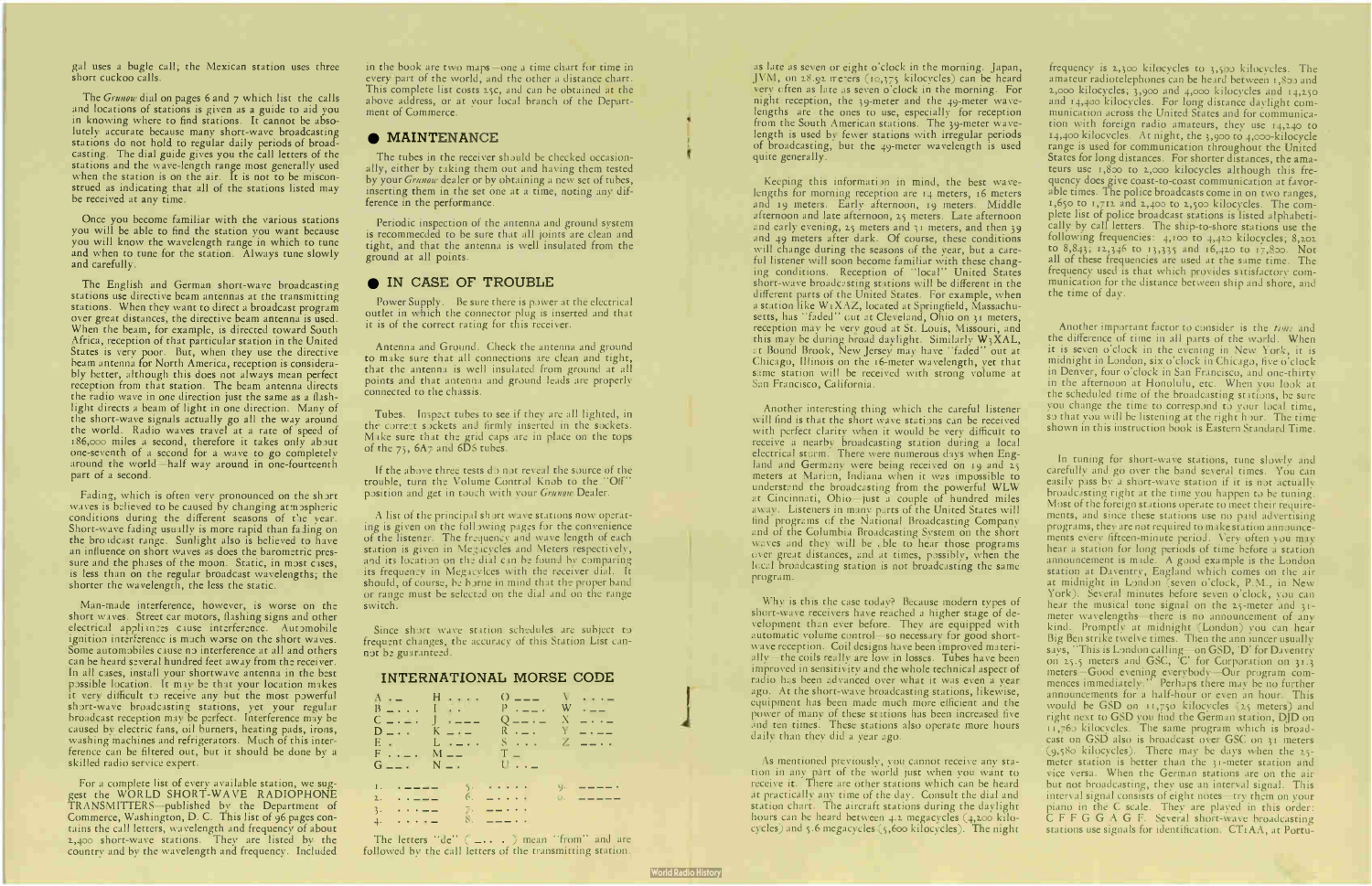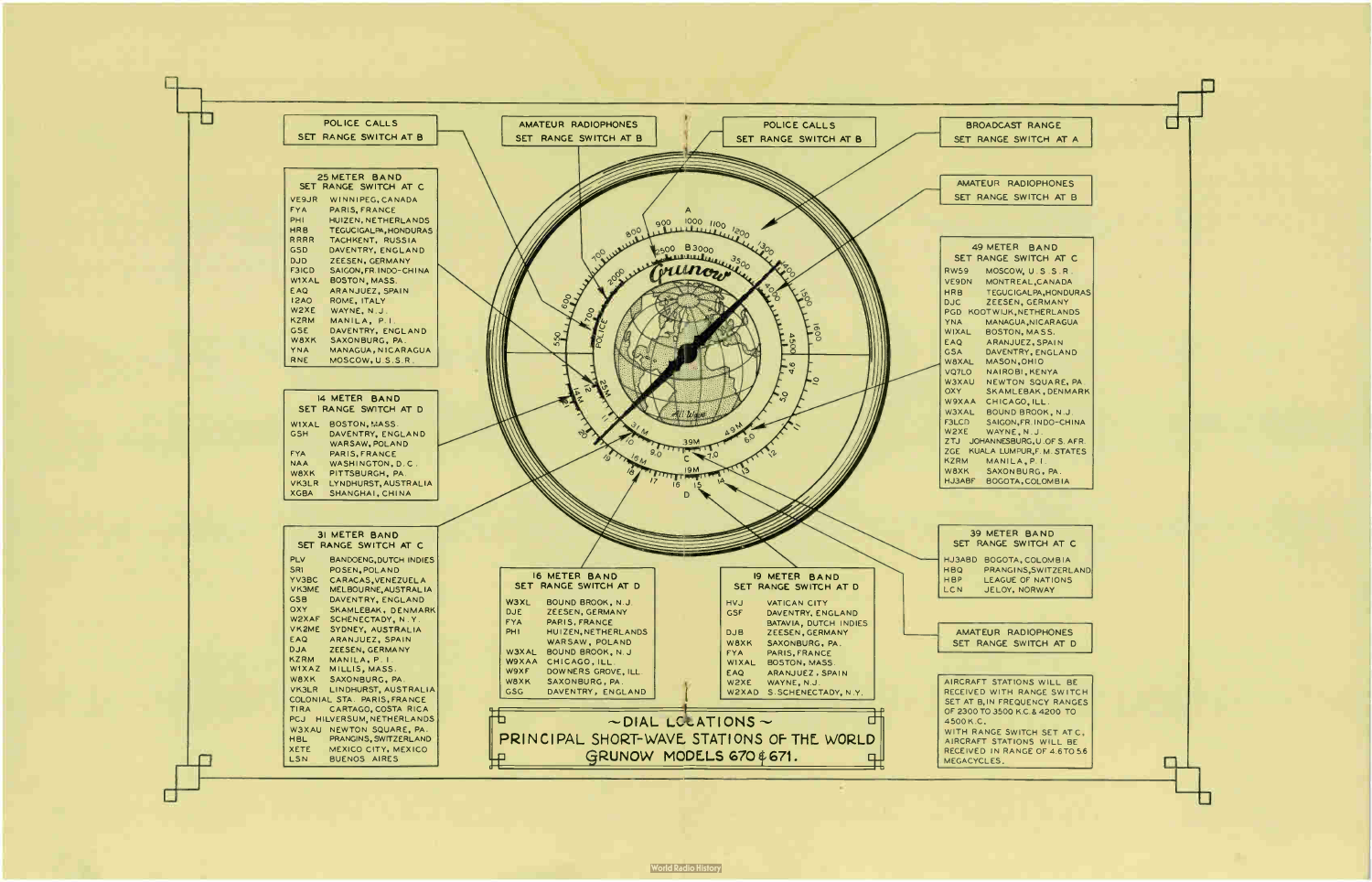# SHORT WAVE BROADCASTING STATIONS

| $F$ re-<br>quency<br>$Mega-$<br>cycles) | Wave<br>Length<br>(Meters) | Call Letters        | Location                                     | Eastern Standard (New York) Time                                                                                                                                                                                                     |
|-----------------------------------------|----------------------------|---------------------|----------------------------------------------|--------------------------------------------------------------------------------------------------------------------------------------------------------------------------------------------------------------------------------------|
| 21.55                                   | 13.92                      | XGBA                |                                              |                                                                                                                                                                                                                                      |
| 21.54                                   | 13.93                      | VK3LR               |                                              |                                                                                                                                                                                                                                      |
| 21.54                                   | 13.93                      | W8XK                |                                              |                                                                                                                                                                                                                                      |
| 21.49                                   | 13.96                      | FYA.                |                                              |                                                                                                                                                                                                                                      |
| 21.48                                   | 13.97                      |                     |                                              |                                                                                                                                                                                                                                      |
| 21.47                                   | 13.97<br>13.98             | <b>GSH</b><br>WIXAL | Daventry, United Kingdom                     |                                                                                                                                                                                                                                      |
| 21.46                                   |                            |                     |                                              |                                                                                                                                                                                                                                      |
| 19.72                                   | 15.21                      | EAQ.                |                                              |                                                                                                                                                                                                                                      |
| 17.79<br>17.78                          | 16.86<br>16.87             | GSG<br>W8NK         |                                              |                                                                                                                                                                                                                                      |
| 17.78                                   | 16.87                      | W9NF                |                                              |                                                                                                                                                                                                                                      |
| 17.78                                   | 16.87                      | W9XAA               |                                              |                                                                                                                                                                                                                                      |
| 17.78                                   | 16.87                      | W3XAL               |                                              | Bound Brook, N. J. Sat. to Thurs. 10 A. M. 4 P. M. Narsaw, Poland N. M. Sat. to Thurs. 10 A. M. 4 P. M.                                                                                                                              |
| 17.78                                   | 16.87                      |                     |                                              |                                                                                                                                                                                                                                      |
| 17.78                                   | 16.88<br>16.88             | РШ<br>FYA           |                                              | the contract of the contract of the contract of the contract of                                                                                                                                                                      |
| 17.77<br>17.76                          | 16.89                      | <b>DJE</b>          |                                              |                                                                                                                                                                                                                                      |
| 17.31                                   | 17.33                      | W3XAI               |                                              |                                                                                                                                                                                                                                      |
| 17.13                                   | 17.51                      | <b>HAS5</b>         |                                              |                                                                                                                                                                                                                                      |
| 15.37                                   | 19.52                      | <b>HAS3</b>         |                                              |                                                                                                                                                                                                                                      |
| 15.35                                   | 19.53                      | <b>CTIAA</b>        |                                              |                                                                                                                                                                                                                                      |
| 15.33                                   | 19.57                      | W2XAD               |                                              |                                                                                                                                                                                                                                      |
| 15.31<br>15.30                          | 19.60<br>19.61             |                     |                                              |                                                                                                                                                                                                                                      |
| 15.30                                   | 19.61                      | FYA.                |                                              |                                                                                                                                                                                                                                      |
| 15.29                                   | 19.62                      |                     |                                              | India adaptation of the coupled to the contract processes a management of the contract                                                                                                                                               |
| 15.28                                   | 19.64                      |                     |                                              | والتعاوية المتحدد القارب التالية التالية والموارد والمواردة                                                                                                                                                                          |
| 15.27                                   | 19.65                      | W2NE                |                                              |                                                                                                                                                                                                                                      |
| 15.27<br>15.25                          | 19.65<br>19.67             | EAQ.<br>RIM         |                                              |                                                                                                                                                                                                                                      |
| 15.20                                   | 19.67                      | WIXAL               |                                              |                                                                                                                                                                                                                                      |
| 15.24                                   | 19.68                      | <b>FYA</b>          |                                              | Paris, France.<br>Lyndhurst, Australia                                                                                                                                                                                               |
| 15.23                                   | 19.70                      | V K3LR              |                                              |                                                                                                                                                                                                                                      |
| 15.21                                   | 19.72                      | W8XK                |                                              |                                                                                                                                                                                                                                      |
| 15.20<br>15.16                          | 19.74<br>19.79             | DJB                 |                                              | India accessorial processes and the contract contract of the contract contract to provide the                                                                                                                                        |
| 15.15                                   | 19.80                      |                     |                                              | Batavia. Dutch Indies and a contract of the contract of the contract of the contract of the contract of the contract of the contract of the contract of the contract of the contract of the contract of the contract of the co       |
| 15.14                                   | 19.82                      | GSF                 | Daventry, United Kingdom and Manusch         | 1:45-5:45 Daily; 11:30-1:30 P. M. Sun.                                                                                                                                                                                               |
| 15.13                                   | 19.83                      | $N\Lambda$          |                                              |                                                                                                                                                                                                                                      |
| 15.12                                   | 19.84                      | HVJ.                |                                              |                                                                                                                                                                                                                                      |
| 15.11                                   | 19.85                      | DJL                 |                                              |                                                                                                                                                                                                                                      |
| 13.98<br>13.41                          | 21.46<br>22.37             | U(0)<br>Y I D       |                                              |                                                                                                                                                                                                                                      |
| 12.84                                   | 23.36                      |                     |                                              | والمحامل والمتحدث والمتحدث والمتحدث والمتحدث والمتحدث والمتحدث والمتحدث                                                                                                                                                              |
| 12.83                                   | 23.38                      | <b>CNR</b>          |                                              |                                                                                                                                                                                                                                      |
| 12.00                                   | 25.00                      | <b>RNE</b>          |                                              |                                                                                                                                                                                                                                      |
| 11.91                                   | 25.20                      | <b>FYA</b>          |                                              | a car en el comunicación de la carreira de la carreira                                                                                                                                                                               |
| 11.90                                   | 25.20                      |                     | Paris, France (Colonial Station) and all all | a calculated based and announcement and construct                                                                                                                                                                                    |
| 11.89                                   | 25.23                      | YNA                 |                                              | Managua, Nicaragua<br>Paris, France (Colonial Statien)<br>2008 - 11:15 A. M.-2:15 P. M.: 3-6 P. M.                                                                                                                                   |
| 11.88<br>11.SS                          | 25.25<br>25.25             |                     |                                              |                                                                                                                                                                                                                                      |
| 11.87                                   | 25.27                      | W8XK                |                                              | 5:15-10 A. M.; Sun. 5:15 A. M.-1. P. M.                                                                                                                                                                                              |
| 11.87                                   | 25.27                      | VU C                |                                              | وتبديد وتنتجب والمتحدث والمتحدث اللال وأورق                                                                                                                                                                                          |
| 11.87                                   | 25.28                      | GSE                 | Daventry, United Kingdom                     | 1.45-5.45 P. M.                                                                                                                                                                                                                      |
| 11.86                                   | 25.30<br>25.33             |                     |                                              | the contract of the contract of the contract of the contract of the contract of the contract of the contract of<br>al la casa con la casa con concerna a conservazione                                                               |
| 11.85<br>11.84                          | 25.34                      | FZRM                | Mani'a, Phi ippine Islands and all           | the production of the production of the complete service of the service of the complete service of the complete service of the complete service of the complete service of the complete service of the complete service of the       |
| 11.83                                   | 25.36                      | <b>WZXE</b>         | Wayne, N. J.                                 |                                                                                                                                                                                                                                      |
| 11.83                                   | 25.36                      | W9XA                |                                              | 11 A. M.-2 P. M.; 5-7:30 P. M.                                                                                                                                                                                                       |
| 11.81                                   | 25.40                      | <b>I2RO</b>         | Rome-Prado Smeraldo, Italy                   |                                                                                                                                                                                                                                      |
| 11.81                                   | 25.40<br>25.42             | EAQ.                |                                              | بالمتحدث والمتحدث والمتحدث والمتحدث والمتحدث<br>and the company of the property and the company of                                                                                                                                   |
| 11.80<br>11.80                          | 25.42                      |                     |                                              | of the first community of the community of the                                                                                                                                                                                       |
| 11.79                                   | 25.45                      | WIXAL               |                                              |                                                                                                                                                                                                                                      |
| 11.79                                   | 25.45                      | TITR                | San Jese, Cesta Rica (1999)                  | and the community of the community of the community of the community of the community of the community of the community of the community of the community of the community of the community of the community of the community        |
| 11.78                                   | 25.46                      | F31CD               | Saigon, French Indo-China.                   | and a complete the community concentration<br>ووودوه والمتحدث والمتحدث والوارد والمناطق والمراوي والمتحدث                                                                                                                            |
| 11.77<br>11.76                          | 25.49<br>25.51             | <b>DJD</b>          |                                              | 10-12 A. M.; 1:20-3 P. M.                                                                                                                                                                                                            |
| 11.75                                   | 25.58                      | <b>GSD</b>          |                                              | and a market the common state interest.                                                                                                                                                                                              |
| 11.74                                   | 25.55                      | RRRR                |                                              | and the communication of the communication of the communication                                                                                                                                                                      |
| 11.74                                   | 25.55                      |                     |                                              |                                                                                                                                                                                                                                      |
| 11.74                                   | 25.55                      | HRB                 |                                              | the contract of the companion of the contract of the companion of the contract of the companion of the contract of the companion of the contract of the companion of the contract of the companion of the contract of the cont       |
| 11.73<br>11.72                          | 25.58<br>25.60             | NAA<br>VE9DR        |                                              | فعلمته والمتحدث والمتحدث والمتحدث والمتحدث والمتحدث والمتحدث والمتحدث والمتحدث                                                                                                                                                       |
| 11.72                                   | 25.60                      | <b>FYA</b>          |                                              | <u> 1980an - Johann Johann Johann Johann Johann Johann Johann Johann Johann Johann Johann Johann Johann Johann Johann Johann Johann Johann Johann Johann Johann Johann Johann Johann Johann Johann Johann Johann Johann Johann J</u> |
| 11.72                                   | 25.60                      | VE9JR               |                                              |                                                                                                                                                                                                                                      |
| 11.71                                   | 25.62                      |                     |                                              | addition and contract the process of a contract of the                                                                                                                                                                               |
| 11.71                                   | 25.63                      | <b>FYA</b>          |                                              | the common and international products and control                                                                                                                                                                                    |
| 11.18                                   | 26.83                      | CT3AQ               |                                              |                                                                                                                                                                                                                                      |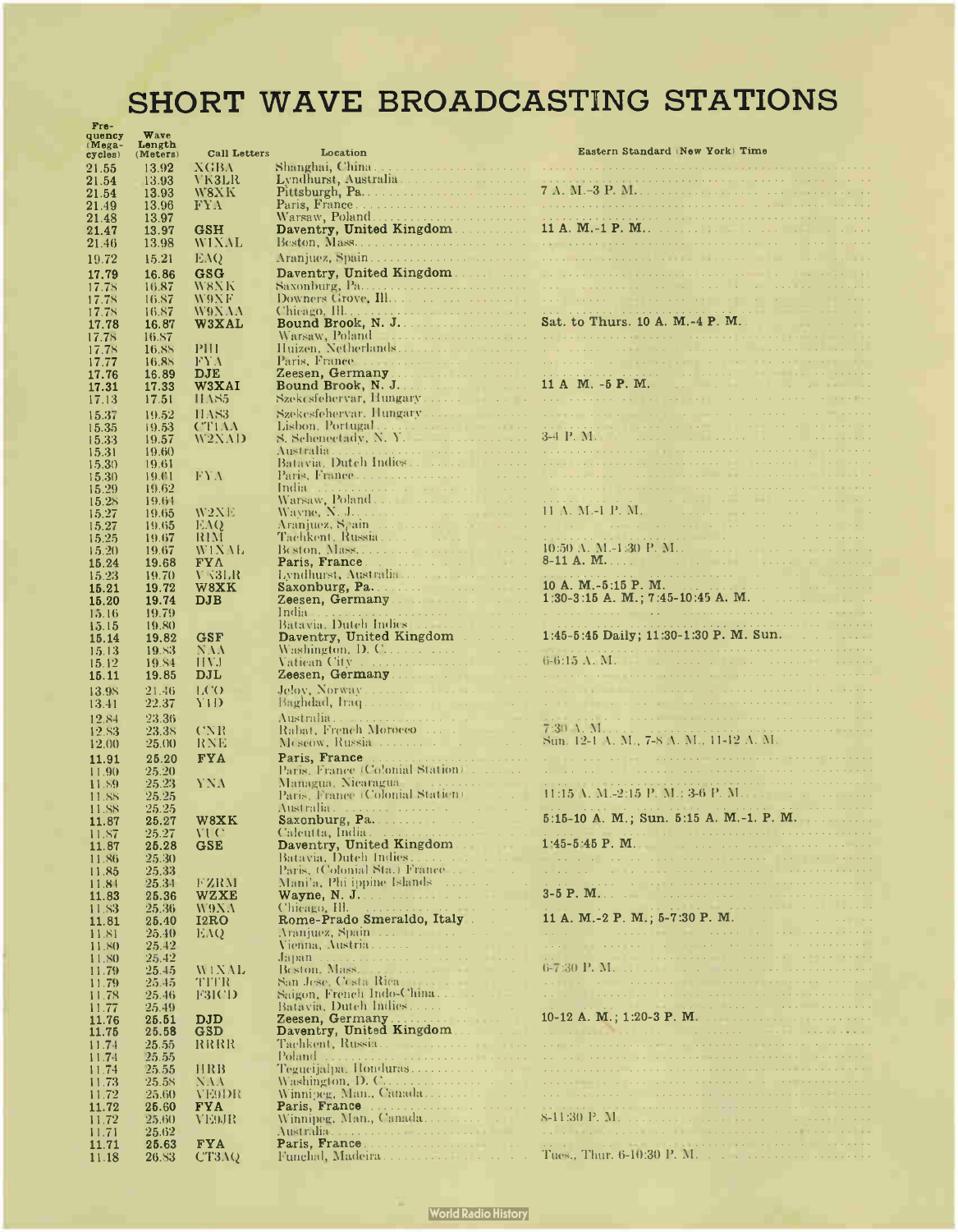| <b>LIQ-</b><br>quency<br>$Mega-$ | Wave<br>Length       |                            |                                                                              |                                                                                                                                                                                                                                                                                                                                                                                                                                                                            |
|----------------------------------|----------------------|----------------------------|------------------------------------------------------------------------------|----------------------------------------------------------------------------------------------------------------------------------------------------------------------------------------------------------------------------------------------------------------------------------------------------------------------------------------------------------------------------------------------------------------------------------------------------------------------------|
| cycles)                          | (Meters)             | Call Letters               | Location                                                                     | Eastern Standard (New York) Time                                                                                                                                                                                                                                                                                                                                                                                                                                           |
| 10.53                            | 28.50                | VLK                        |                                                                              |                                                                                                                                                                                                                                                                                                                                                                                                                                                                            |
| 10.35<br>10.33                   | 28.99<br>29.04       | LSX<br>ORK                 | Monte Grande, Argentina<br>Ruysselede, Belgium                               |                                                                                                                                                                                                                                                                                                                                                                                                                                                                            |
| 9.99                             | 30.03                | LSN                        | Buenos Aires, Argentina.                                                     |                                                                                                                                                                                                                                                                                                                                                                                                                                                                            |
| 9.86                             | 30.43                | <b>EAQ</b>                 | Aranjuez, Spain                                                              | 6:30-8:30 A. M. Sat. 2-4 P. M.                                                                                                                                                                                                                                                                                                                                                                                                                                             |
| 9.60                             | 31.25                | XETE                       |                                                                              |                                                                                                                                                                                                                                                                                                                                                                                                                                                                            |
| 9.60<br>9.60                     | 31.25<br>31.27       | <b>CTIAA</b><br><b>HBL</b> | Lisbon, Portugal<br>Prangins, Switzerland.                                   | Tues., Fri. 4:30 P. M.–7 A. M.<br>Sat. 6:00-6:45 P. M.                                                                                                                                                                                                                                                                                                                                                                                                                     |
| 9.59                             | 31.28                | <b>W3XAU</b>               | Newton Square, Pa.                                                           | 12-6 P. M.                                                                                                                                                                                                                                                                                                                                                                                                                                                                 |
| 9.59                             | 31.28<br>31.28       | PCJ                        | Cartago, Cesta Rica                                                          | 6-10 A. M.; 10-30 A. M. 1 P. M.                                                                                                                                                                                                                                                                                                                                                                                                                                            |
| 9.59<br>9.59                     | 31.30                | TIRA<br>GSC                | Daventry, United Kingdom                                                     | 11 A. M. - 6 P. M.                                                                                                                                                                                                                                                                                                                                                                                                                                                         |
| 9.59                             | 31.30                |                            | Paris (Colonial Station)                                                     |                                                                                                                                                                                                                                                                                                                                                                                                                                                                            |
| 9.58                             | 31.32                |                            | Batavia. Dutch Indies<br>Lindhurst, Australia                                |                                                                                                                                                                                                                                                                                                                                                                                                                                                                            |
| 9.58<br>9.58                     | 31.32<br>31.32       | VK3LR<br>SGBD              |                                                                              |                                                                                                                                                                                                                                                                                                                                                                                                                                                                            |
| 9.58                             | 31.33                | <b>VUC</b>                 | Calcutta, India                                                              |                                                                                                                                                                                                                                                                                                                                                                                                                                                                            |
| 9.57                             | 31.35                | W8XK                       | Saxonburg, Pa.                                                               |                                                                                                                                                                                                                                                                                                                                                                                                                                                                            |
| 9.57                             | 31.35<br>31.35       | WIXAZ<br>SRI               | Posen, Poland                                                                |                                                                                                                                                                                                                                                                                                                                                                                                                                                                            |
| 9.57<br>9.57                     | 31.35                | <b>FZRM</b>                |                                                                              |                                                                                                                                                                                                                                                                                                                                                                                                                                                                            |
| 9.57                             | 31.36                | VUB                        |                                                                              | $7:45-10:45$ A. M., $6-9$ P. M.                                                                                                                                                                                                                                                                                                                                                                                                                                            |
| 9.56                             | 31.38<br>31.41       | <b>DJA</b><br>NAA          | Zeesen, Germany                                                              |                                                                                                                                                                                                                                                                                                                                                                                                                                                                            |
| 9.55<br>9.55                     | 31.41                | LKJ1                       | Jeloy, Norway                                                                |                                                                                                                                                                                                                                                                                                                                                                                                                                                                            |
| 9.55                             | 31.41                |                            | Batavia. Dutch Indies.                                                       |                                                                                                                                                                                                                                                                                                                                                                                                                                                                            |
| 9.55<br>9.54                     | 31.43<br>31.45       | EAQ                        | Batavia, Dutch Indies                                                        |                                                                                                                                                                                                                                                                                                                                                                                                                                                                            |
| 9.53                             | 31.48                | WZXAF                      |                                                                              | 6:40-10 P. M.                                                                                                                                                                                                                                                                                                                                                                                                                                                              |
| 9.52                             | 31.51                | ONY                        | Skamlebak, Denmark                                                           | 2 6:30 P. M.                                                                                                                                                                                                                                                                                                                                                                                                                                                               |
| 9.51                             | 31.55<br>31.55       | GSB<br>V K3ME              | Daventry, United Kingdom<br>Melbourne, Australia                             | $5:15-7:15$ A. M.; 1:45-10:30 P. M.<br>Wed. 6-7:30 A. M.; Sat. 6-8 A.M.                                                                                                                                                                                                                                                                                                                                                                                                    |
| 9.51<br>9.50                     | 31.56                | YA3EC                      |                                                                              |                                                                                                                                                                                                                                                                                                                                                                                                                                                                            |
| 9.40                             | 31.90                | PLV.                       | Bandoeng, Dutch Indics.                                                      |                                                                                                                                                                                                                                                                                                                                                                                                                                                                            |
| 9.18                             | 32.70<br>32.89       | YUR<br>CP <sub>5</sub>     |                                                                              |                                                                                                                                                                                                                                                                                                                                                                                                                                                                            |
| 9.12<br>8.86                     | 33.86                | GBC                        | Rugby, United Kingdom                                                        |                                                                                                                                                                                                                                                                                                                                                                                                                                                                            |
| 8.76                             | 34.19                | PNI                        | Makassar, Dutch Indies.                                                      |                                                                                                                                                                                                                                                                                                                                                                                                                                                                            |
| 8.19                             | 36.65                | <b>PRA3</b>                | Rio de Janeiro, Brazil                                                       |                                                                                                                                                                                                                                                                                                                                                                                                                                                                            |
| 8.19<br>8.04                     | 36.65<br>37.33       | PSK<br><b>CNR</b>          | Maracipu, Brazil<br>Rabat, French Morocco                                    |                                                                                                                                                                                                                                                                                                                                                                                                                                                                            |
| 7.81                             | 38.29                | LCN.                       |                                                                              |                                                                                                                                                                                                                                                                                                                                                                                                                                                                            |
| 7.80                             | 38.48                | <b>HBQ</b>                 | Prangins, Switzerland                                                        |                                                                                                                                                                                                                                                                                                                                                                                                                                                                            |
| 7.44                             | 40.30                | <b>HBQ</b>                 | <b>Prangins, Switzerland Prangins</b> , <b>Switzerland</b>                   |                                                                                                                                                                                                                                                                                                                                                                                                                                                                            |
| 7.40<br>7.22                     | 40.55<br>$-11.55$    | <b>HJ3ABD</b><br>HKE       | Bogota, Colombia<br><u>.</u><br>Bogota, Colombia<br>a politica de la provi   |                                                                                                                                                                                                                                                                                                                                                                                                                                                                            |
| 7.21                             | 41.60                | FA8AB                      | Teneride, Canary Islands<br>design a control of the con-                     |                                                                                                                                                                                                                                                                                                                                                                                                                                                                            |
| 7.21                             | $-11.60$             | 11.J4.ABB<br>YV2AM         | Manizales, Colombia                                                          |                                                                                                                                                                                                                                                                                                                                                                                                                                                                            |
| 7.20<br>7.16                     | 41.60<br>42.00       | 0.14B                      |                                                                              | a participa de la característica de la proposició de la característica de la característica de la característic                                                                                                                                                                                                                                                                                                                                                            |
| 7.08                             | 42.37                | LT5CZ                      |                                                                              |                                                                                                                                                                                                                                                                                                                                                                                                                                                                            |
| 6.99                             | 42.92                | LC L                       |                                                                              |                                                                                                                                                                                                                                                                                                                                                                                                                                                                            |
| 6.98<br>6.96                     | 43.00<br>43.10       | <b>EAR110</b>              | Australia                                                                    |                                                                                                                                                                                                                                                                                                                                                                                                                                                                            |
| 6.68                             | 44.91                |                            | Australia                                                                    | $\mathcal{L}^{\mathcal{A}}\left(\mathcal{A}^{\mathcal{A}}\right)=\mathcal{L}^{\mathcal{A}}\left(\mathcal{A}^{\mathcal{A}}\right)=\mathcal{L}^{\mathcal{A}}\left(\mathcal{A}^{\mathcal{A}}\right)=\mathcal{L}^{\mathcal{A}}\left(\mathcal{A}^{\mathcal{A}}\right)=\mathcal{L}^{\mathcal{A}}\left(\mathcal{A}^{\mathcal{A}}\right)=\mathcal{L}^{\mathcal{A}}\left(\mathcal{A}^{\mathcal{A}}\right)=\mathcal{L}^{\mathcal{A}}\left(\mathcal{A}^{\mathcal{A}}\right)=\mathcal$ |
| 6.67                             | 44.93                | BC2RL                      |                                                                              |                                                                                                                                                                                                                                                                                                                                                                                                                                                                            |
| 6.67<br>6.66                     | 45.00<br>45.00       | F8KR.<br><b>YNCRG</b>      | Constantine, Algeria.                                                        |                                                                                                                                                                                                                                                                                                                                                                                                                                                                            |
| 6.63                             | 15.25                |                            | Meseow, Russia                                                               |                                                                                                                                                                                                                                                                                                                                                                                                                                                                            |
| 6.62                             | 45.31                | PRADO                      |                                                                              | Fri. 10 A. M. 12:40 P. M. B. M. Communication of the Post of Allen                                                                                                                                                                                                                                                                                                                                                                                                         |
| 6.61                             | 15.38                | RW72                       |                                                                              |                                                                                                                                                                                                                                                                                                                                                                                                                                                                            |
| 6.61<br>6.58                     | 45.38<br>45.59       | REN                        | Meseow, Russia<br>Australia                                                  |                                                                                                                                                                                                                                                                                                                                                                                                                                                                            |
| 6.58                             | 45.59                | HJLABB                     | Barranquilla, Colombia.                                                      | 11:45 A. M. 12:45 P. M. exc. Mon.; 7-9:30 P. M.;                                                                                                                                                                                                                                                                                                                                                                                                                           |
|                                  |                      |                            |                                                                              |                                                                                                                                                                                                                                                                                                                                                                                                                                                                            |
| 6.48<br>6.45                     | $-46.30$<br>$-46.51$ | 11.15.ABD<br>НЛ АВВ        | Baranquilla, Colombia                                                        | 11:45 A. M. 12:15 P. M., Fxc. Mon.; 7 9:30 P. M.;                                                                                                                                                                                                                                                                                                                                                                                                                          |
|                                  |                      |                            |                                                                              |                                                                                                                                                                                                                                                                                                                                                                                                                                                                            |
| 6.43                             | 46.69                | W3XAL                      | Bound Brook, N. J.<br>the company of the company of the company              |                                                                                                                                                                                                                                                                                                                                                                                                                                                                            |
| 6.13<br>6.32                     | 46.70<br>17.50       | 11J <sub>3</sub><br>HIZ    | Barranqui'la, Colombia<br>a na s<br>Santo Domingo, Dominican Republic (1991) |                                                                                                                                                                                                                                                                                                                                                                                                                                                                            |
| 6.28                             | 47.80                | BHA                        | Santo Domingo, Dominican Republic<br><b>Service</b>                          |                                                                                                                                                                                                                                                                                                                                                                                                                                                                            |
| 6.25                             | 48.00                | HJ3ABF                     |                                                                              |                                                                                                                                                                                                                                                                                                                                                                                                                                                                            |
| 6.21<br>6.23                     | 48.10<br>48.15       | O(N)                       | Lima Peru                                                                    |                                                                                                                                                                                                                                                                                                                                                                                                                                                                            |
| 6.15                             | 48.75                | CJRO                       |                                                                              |                                                                                                                                                                                                                                                                                                                                                                                                                                                                            |
| 6.15                             | 48.78                | YV3BC                      |                                                                              | <b>Contractor</b>                                                                                                                                                                                                                                                                                                                                                                                                                                                          |
| 6.14<br>6.14                     | 48.86<br>48.86       | W8XK                       | Saxonburg, Pa. $\ldots$ . $\ldots$ . $\ldots$ . $\ldots$                     |                                                                                                                                                                                                                                                                                                                                                                                                                                                                            |
| 6.14                             | 48.86                | FZRM                       | Manila, Philippine Islands.                                                  |                                                                                                                                                                                                                                                                                                                                                                                                                                                                            |
| 6.14                             | 48.86                |                            |                                                                              |                                                                                                                                                                                                                                                                                                                                                                                                                                                                            |
| 6.14<br>6.14                     | 48.90<br>48.90       | YID<br>ZGE                 | Baghdad, Iraq<br>Kuala Lumpur, Fed. Malay States.                            |                                                                                                                                                                                                                                                                                                                                                                                                                                                                            |
|                                  |                      |                            |                                                                              |                                                                                                                                                                                                                                                                                                                                                                                                                                                                            |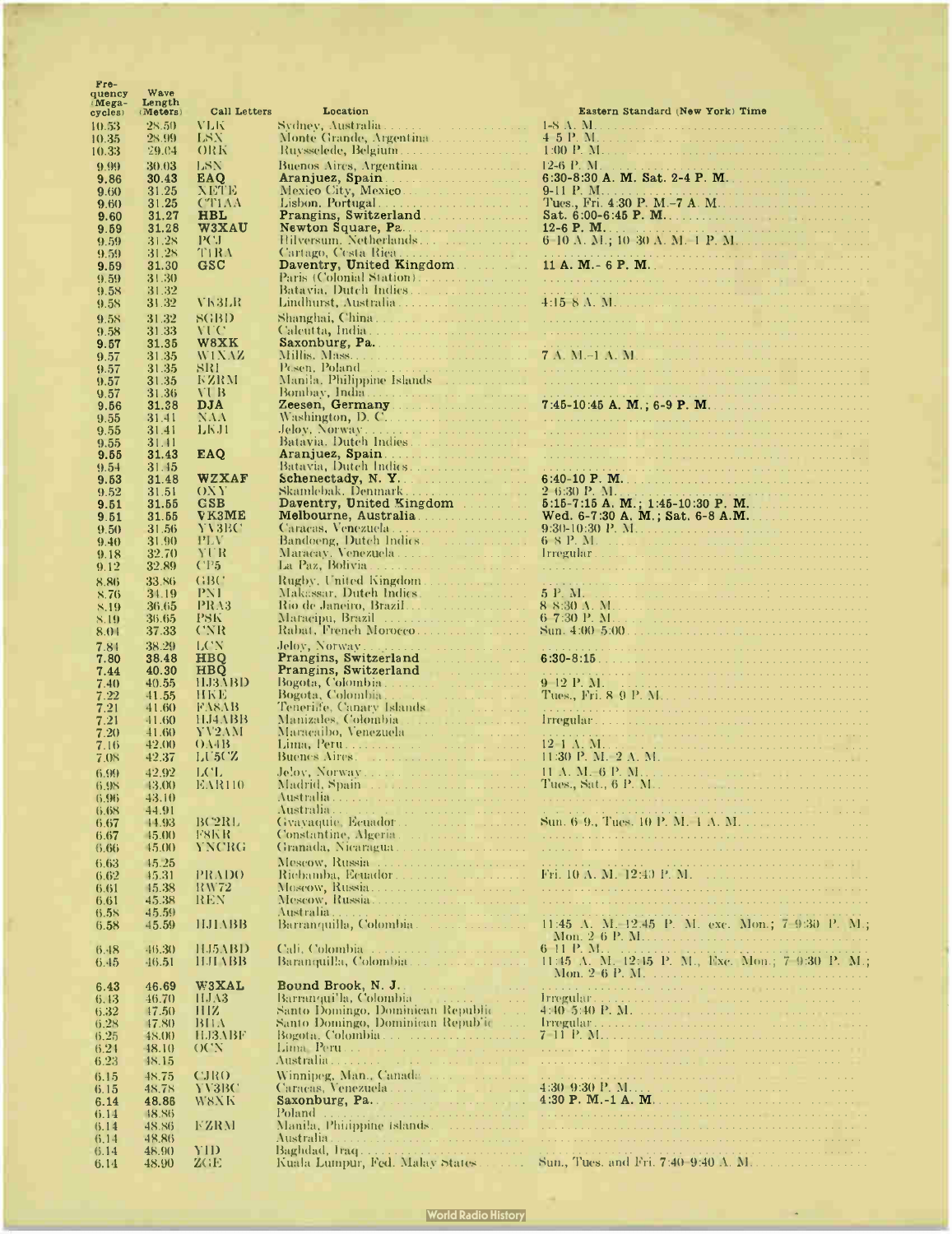| $r_{re}$<br>quency<br>(Mega- | Wave<br>Length |                             |                                                                                                                  |                                                                                                                                                                                                                                                        |
|------------------------------|----------------|-----------------------------|------------------------------------------------------------------------------------------------------------------|--------------------------------------------------------------------------------------------------------------------------------------------------------------------------------------------------------------------------------------------------------|
| cycles)                      | (Meters)       | <b>Call Letters</b>         | Location                                                                                                         | Eastern Standard (New York) Time                                                                                                                                                                                                                       |
| 6.12                         | 49.00          | ZТJ                         | Johannesburg, Union of S. Africa                                                                                 | 12 1:30 A. M.; 4.30 8 A. M.; 10 A. M. 4 P. M.; Sun.                                                                                                                                                                                                    |
| 6.12                         | 49.02          | W2XE                        |                                                                                                                  | 9 11:15 A. M.; 1:30 3 P. M.                                                                                                                                                                                                                            |
| 6.12<br>6.12                 | 49.02<br>49.02 | NAA<br>PKIWK                | Washington, D. C                                                                                                 |                                                                                                                                                                                                                                                        |
| 6.12                         | 49.02          |                             | Bandoeng, Dutch Indies<br>Batavia Dutch Indies                                                                   |                                                                                                                                                                                                                                                        |
| 6.12                         | 49.02          | OQU                         | Basankusu, Belgian Congo                                                                                         |                                                                                                                                                                                                                                                        |
| 6.12<br>6.12                 | 49.02<br>49.05 | <b>HJIABD</b><br>F3LCD      | Cartegena, Colombia<br>Saigon, French Indo China                                                                 |                                                                                                                                                                                                                                                        |
| 6.12                         | 49.05          |                             | Warsaw, Poland                                                                                                   |                                                                                                                                                                                                                                                        |
| 6.11                         | 49.10          | Ve9HX                       | Halifax, N. S., Canada                                                                                           | Sat., Sun. 5 11 P. M.; Mon. to Fri. 9:30 12 A. M.,                                                                                                                                                                                                     |
| 6.11                         | 49.10          | <b>YV1BC</b>                | Caracas, Venezuela                                                                                               | 12–2<br>30–P. M , 6:45–11:30–P. M ,; Sun. 10–A. M. 12:30                                                                                                                                                                                               |
| 6.11                         | 49.10          | <b>VUC</b>                  |                                                                                                                  | P. M., 3-7:30P.M., 8:30 P. M. 12:30 A. M.<br>Fri. 11:30 A. M. 2 P. M.; Fri. 10:30 11 A. M.; Sat.                                                                                                                                                       |
| 6.11                         | 49.10          | EAQ.<br>W9NF                |                                                                                                                  | 11:30 A. M. 5 P. M; Sat. 9:30-12 A. M., 11:45-3A. M.                                                                                                                                                                                                   |
| 6.10                         | 49.18          |                             |                                                                                                                  | Tucs., Thurs., Sat. 4:30 8 P. M.; Mon., Wed., Fri.<br>10.30 P. M. 3 A. M.                                                                                                                                                                              |
| 6.10<br>6.09                 | 49.18<br>49.26 | W3XAL<br>VE9GW              | Bowmanville, Ont., Canada                                                                                        | Mon. to Thurs. 3 12 P. M.; Fri. and Sat. 8 12 P. M.;<br>Sun. 12 9 P. M.                                                                                                                                                                                |
| 6.09                         | 49.26          | OXY                         | Skamlebak, Denmark                                                                                               |                                                                                                                                                                                                                                                        |
| 6.09<br>6.08                 | 49.29<br>49.30 | VE9BJ<br>CP5                | St. John, N. B., Canada<br>La Paz. Bolivia                                                                       |                                                                                                                                                                                                                                                        |
| 6.08                         | 49.34          | TIRA                        |                                                                                                                  |                                                                                                                                                                                                                                                        |
| 6.08                         | 49.34          | W9XAA                       |                                                                                                                  | Sun. 11:30 A. M. 9:15 P. M.; Tues., Thurs. and Sat.<br>3 P. M. 1 A. M.; Mon. Wed., Fri. 3 4 P. M.                                                                                                                                                      |
| 6.08<br>6.07                 | 49.34<br>49.32 | YV5BMO                      | Takoradi, Gold Coast<br>Maracaibo, Venezuela                                                                     |                                                                                                                                                                                                                                                        |
| 6.07                         | 49.41          | OER2                        |                                                                                                                  |                                                                                                                                                                                                                                                        |
| 6.07<br>6.07                 | 49.40<br>49.42 | 0XY<br><b>VEGCS</b>         | Skamlebak, Denmark                                                                                               | $12.30-1.45$ A. M.; Sun., Noon-Midnight                                                                                                                                                                                                                |
| 6.07                         | 49.42          | EAQ.                        |                                                                                                                  |                                                                                                                                                                                                                                                        |
| 6.07<br>6.06                 | 49.46<br>49.50 | SASH<br>W3XAU               | Motola, Sweden<br>Newton Square, Pa.                                                                             | 8 P. M.-1 A. M.                                                                                                                                                                                                                                        |
| 6.06                         | 49.50          | Z1.2ZX                      | Wellington, New Zealand                                                                                          |                                                                                                                                                                                                                                                        |
| 6.06<br>6.06                 | 49.50<br>49.50 | OXY<br>VQ7LO                | Skamlebak, Denmark<br>Nairobi, Kenya, Africa                                                                     |                                                                                                                                                                                                                                                        |
| 6.06                         | 49.50          | W8XAL                       |                                                                                                                  |                                                                                                                                                                                                                                                        |
| 6.05                         | 49.59          | <b>GSA</b><br><b>HJ3ABI</b> | Daventry, United Kingdom                                                                                         |                                                                                                                                                                                                                                                        |
| 6.05<br>6.05                 | 49.60<br>49.63 | EAQ.                        | Bogota, Colombia                                                                                                 |                                                                                                                                                                                                                                                        |
| 6.04                         | 49.67          | W4XB                        | Miami Beach, Fla                                                                                                 |                                                                                                                                                                                                                                                        |
| 6.04<br>6.04                 | 49.67<br>49.67 | <b>WIXAL</b>                | Soerabaya, Dutch Indies                                                                                          |                                                                                                                                                                                                                                                        |
| 6.04                         | 49.67          | <b>CMCT</b>                 |                                                                                                                  |                                                                                                                                                                                                                                                        |
| 6.04<br>6.03                 | 49.71<br>49.75 | YNA<br>VE9CA                | Managua, Nicaragua                                                                                               |                                                                                                                                                                                                                                                        |
| 6.03                         | 49.75          | OQT                         |                                                                                                                  |                                                                                                                                                                                                                                                        |
| 6.02<br>6.02                 | 49.83<br>49.83 | PGD<br>DJC                  |                                                                                                                  |                                                                                                                                                                                                                                                        |
| 6.01                         | 49.90          | ZHI                         | Singaj ore, Straits Settlements.                                                                                 | Mon., Wed., Thu. 6:40-9.10 A. M.; Sat. 1:10-2:10 A. M.;<br>Sun. 11:40 A. M.; Mon. 2:10 A. M. 10 P. M.-12:30                                                                                                                                            |
| 6.01                         | 49.92          | COC.                        | Habana, Cuba                                                                                                     |                                                                                                                                                                                                                                                        |
| 6.01<br>6.00                 | 49.92<br>49.93 | <b>HRB</b>                  | Australia<br>and a series of the series of the series of the series of<br>Tegucigalpa, Honduras and Marian Maria | e e e e e e e estadounidad de la característica de la característica de la característica de la característic<br>12:30-11:45 P. M.                                                                                                                     |
| 6.00<br>6.00                 | 49.96<br>49.96 | VF9DR<br>VE9DN              | Montreal, Canada<br>Montreal, Canada                                                                             |                                                                                                                                                                                                                                                        |
| 6.00                         | 49.96          | <b>CAICI</b>                |                                                                                                                  | 11:30 P. M. $\pm$ A. M.<br>the company of the company of the company of                                                                                                                                                                                |
| 6.00                         | 50.0           | YOI                         | Bucharest, Rumania                                                                                               | <u>a de estas pode la caractería de la caractería de la caractería de la caractería de la caractería de la caracterí</u>                                                                                                                               |
| 6.00<br>6.00                 | 50.0<br>50.0   | <b>RW59</b><br>ШX           | Moseow, U.S.S.R<br>Santo Domingo, Dominican Republic                                                             |                                                                                                                                                                                                                                                        |
| 6.00                         | 50.0           |                             | Radio St. Denis, Renunion                                                                                        |                                                                                                                                                                                                                                                        |
| 6.00<br>6.00                 | 50.0<br>50.0   | EAJ25<br>31.32C             | Barcelona, Spain<br>Christehurch, New Zealand                                                                    | Sat. 4:30 5:30 P. M.<br>and an experimental comparison of the companies of the companies of the companies of the companies of the companies of the companies of the companies of the companies of the companies of the companies of the companies of t |
| 6.00                         | 50.0           | <b>VSZAB</b>                | Kuala Lumpur Federated Malay States                                                                              | المناقصين المتراكبين المتنادر المناولات المتنبين ووقوعها والمتح                                                                                                                                                                                        |
| 5.95<br>5.95                 | 50.4<br>50.4   | FIX<br>11.14 <b>ABE</b>     | Santo Domingo, Dominican Republic<br>Medellin, Colombia                                                          |                                                                                                                                                                                                                                                        |
| 5.80                         | 51.7           | VK3LR                       | Lyndhurst, Australia                                                                                             |                                                                                                                                                                                                                                                        |
| 5.74<br>5.72                 | 52.3<br>52.5   |                             | Australia<br>Australia                                                                                           |                                                                                                                                                                                                                                                        |
| 5.69                         | 52.7           | <b>FIQA</b>                 | Tananariva, Madagascar.                                                                                          | Sun. 5:30-6 A. M; Sat. 1:30-3 P. M.; 4 4:5 A. M., 11-12                                                                                                                                                                                                |
| 5.17                         | 58.0           | PMY                         | Bandoeng, Dutch Indies.                                                                                          |                                                                                                                                                                                                                                                        |
| 5.15                         | 58.3           | OKIMPT                      | Prague, Czecheslovakia                                                                                           |                                                                                                                                                                                                                                                        |
| 4.47<br>4.37                 | 67.1<br>68.7   | YID                         | Samarang, Dutch Indies.                                                                                          |                                                                                                                                                                                                                                                        |
| 4.32                         | 69.4           | <b>GDB</b>                  |                                                                                                                  | 8 10:30 P. M. Harrison, and an arrived a contract of the set                                                                                                                                                                                           |
| 4.27<br>4.27                 | 70.2<br>70.4   | RWI5<br>RW15                | Kharbarovsk, U.S.S.R.                                                                                            |                                                                                                                                                                                                                                                        |
|                              |                |                             |                                                                                                                  |                                                                                                                                                                                                                                                        |

l,